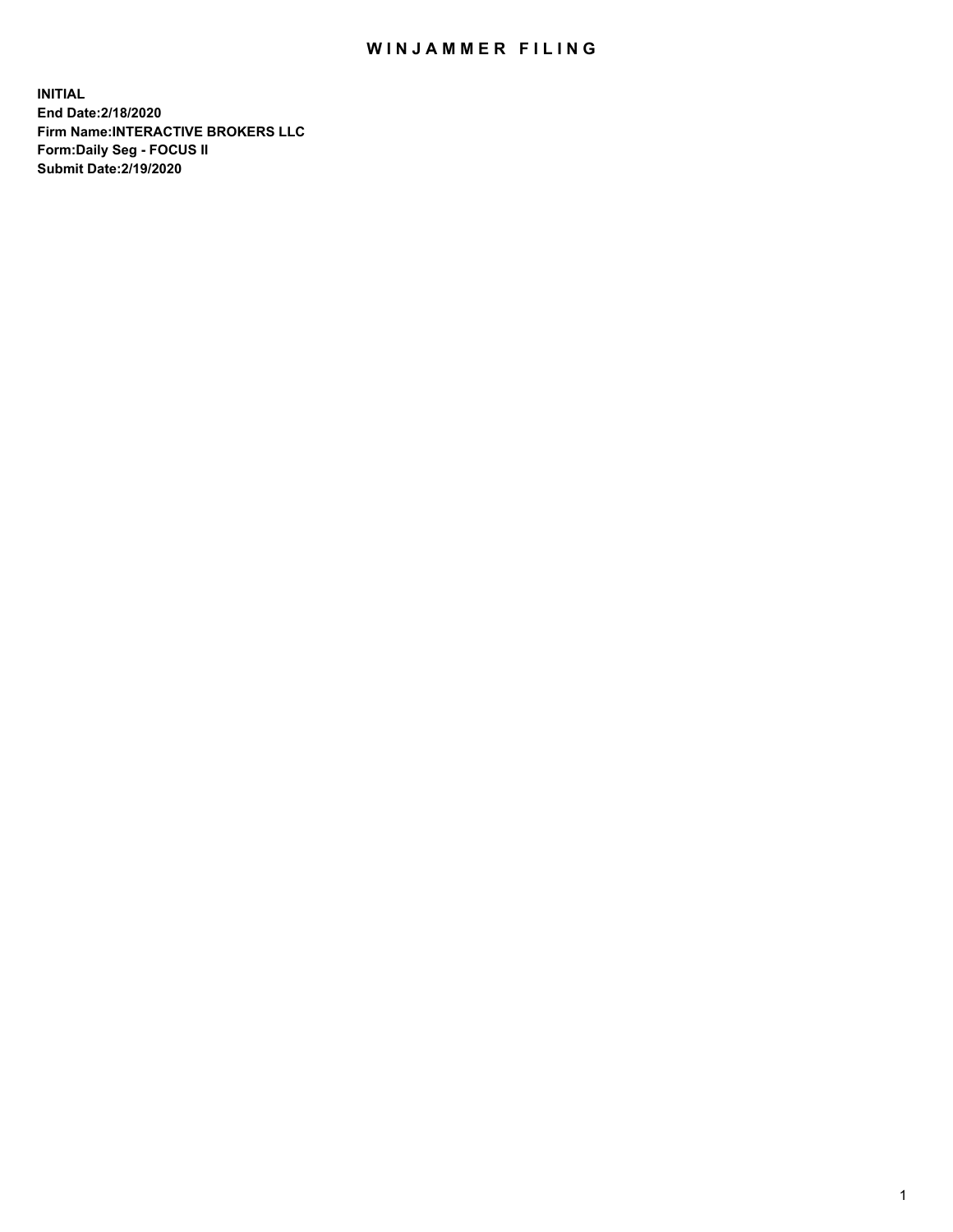**INITIAL End Date:2/18/2020 Firm Name:INTERACTIVE BROKERS LLC Form:Daily Seg - FOCUS II Submit Date:2/19/2020 Daily Segregation - Cover Page**

| Name of Company                                                                                                                                                                                                                                                                                                                  | <b>INTERACTIVE BROKERS LLC</b>                                                                  |
|----------------------------------------------------------------------------------------------------------------------------------------------------------------------------------------------------------------------------------------------------------------------------------------------------------------------------------|-------------------------------------------------------------------------------------------------|
| <b>Contact Name</b>                                                                                                                                                                                                                                                                                                              | <b>James Menicucci</b>                                                                          |
| <b>Contact Phone Number</b>                                                                                                                                                                                                                                                                                                      | 203-618-8085                                                                                    |
| <b>Contact Email Address</b>                                                                                                                                                                                                                                                                                                     | jmenicucci@interactivebrokers.c<br>om                                                           |
| FCM's Customer Segregated Funds Residual Interest Target (choose one):<br>a. Minimum dollar amount: ; or<br>b. Minimum percentage of customer segregated funds required:% ; or<br>c. Dollar amount range between: and; or<br>d. Percentage range of customer segregated funds required between:% and%.                           | $\overline{\mathbf{0}}$<br>$\overline{\mathbf{0}}$<br>155,000,000 245,000,000<br>0 <sub>0</sub> |
| FCM's Customer Secured Amount Funds Residual Interest Target (choose one):<br>a. Minimum dollar amount: ; or<br>b. Minimum percentage of customer secured funds required:% ; or<br>c. Dollar amount range between: and; or<br>d. Percentage range of customer secured funds required between:% and%.                             | <u>0</u><br>$\overline{\mathbf{0}}$<br>80,000,000 120,000,000<br><u>00</u>                      |
| FCM's Cleared Swaps Customer Collateral Residual Interest Target (choose one):<br>a. Minimum dollar amount: ; or<br>b. Minimum percentage of cleared swaps customer collateral required:% ; or<br>c. Dollar amount range between: and; or<br>d. Percentage range of cleared swaps customer collateral required between: % and %. | <u>0</u><br>$\underline{\mathbf{0}}$<br>0 <sub>0</sub><br>0 <sub>0</sub>                        |

Attach supporting documents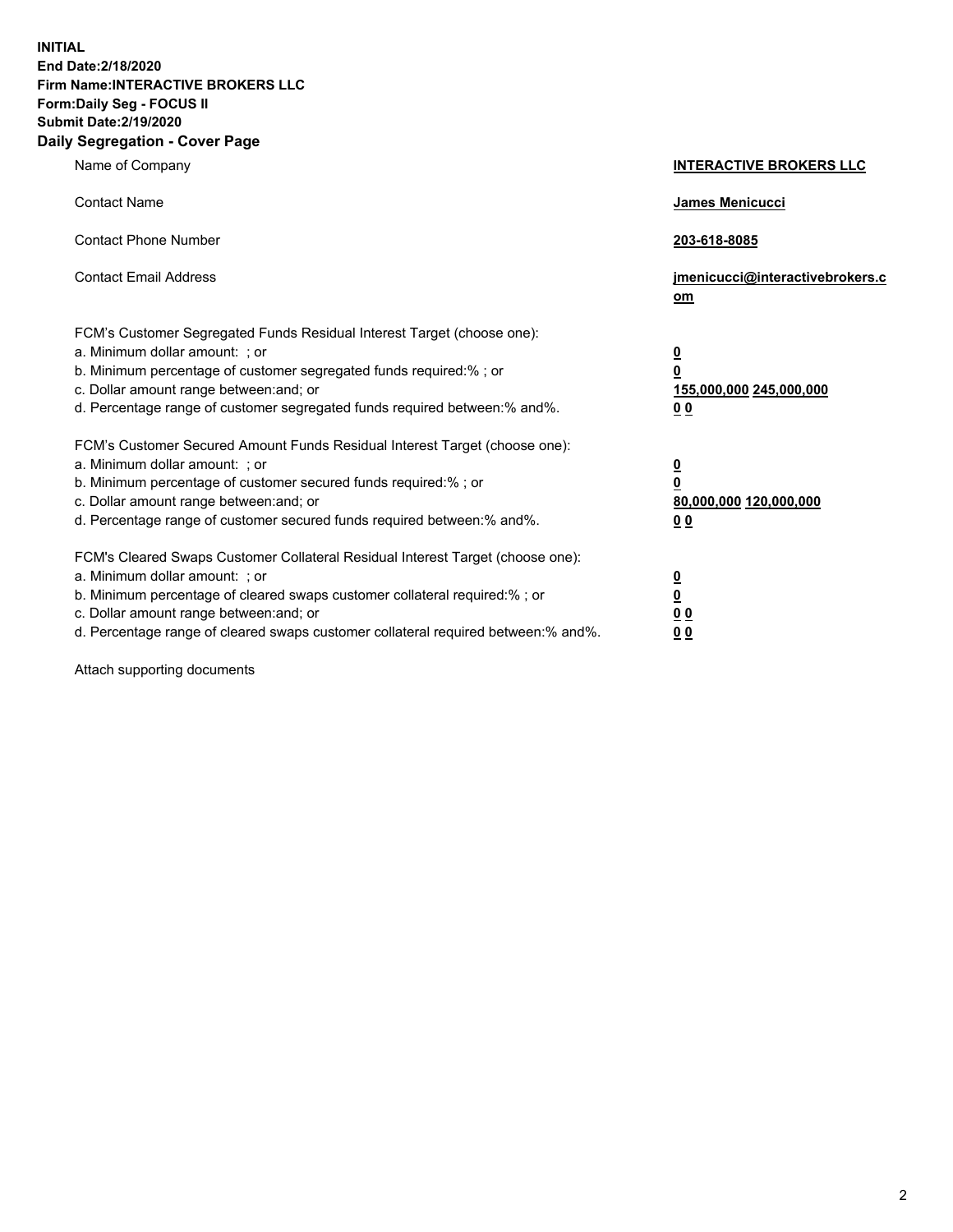## **INITIAL End Date:2/18/2020 Firm Name:INTERACTIVE BROKERS LLC Form:Daily Seg - FOCUS II Submit Date:2/19/2020 Daily Segregation - Secured Amounts**

|     | Daily Ocglegation - Occured Anioants                                                                       |                                    |
|-----|------------------------------------------------------------------------------------------------------------|------------------------------------|
|     | Foreign Futures and Foreign Options Secured Amounts                                                        |                                    |
|     | Amount required to be set aside pursuant to law, rule or regulation of a foreign                           | $0$ [7305]                         |
|     | government or a rule of a self-regulatory organization authorized thereunder                               |                                    |
| 1.  | Net ledger balance - Foreign Futures and Foreign Option Trading - All Customers                            |                                    |
|     | A. Cash                                                                                                    | 482, 195, 735 [7315]               |
|     | B. Securities (at market)                                                                                  | $0$ [7317]                         |
| 2.  | Net unrealized profit (loss) in open futures contracts traded on a foreign board of trade                  | 19,935,172 [7325]                  |
| 3.  | Exchange traded options                                                                                    |                                    |
|     | a. Market value of open option contracts purchased on a foreign board of trade                             | <b>145,476</b> [7335]              |
|     | b. Market value of open contracts granted (sold) on a foreign board of trade                               | -210,859 [7337]                    |
| 4.  | Net equity (deficit) (add lines 1.2. and 3.)                                                               | 502,065,524 [7345]                 |
| 5.  | Account liquidating to a deficit and account with a debit balances - gross amount                          | <b>5,213</b> [7351]                |
|     | Less: amount offset by customer owned securities                                                           | 0 [7352] 5,213 [7354]              |
| 6.  | Amount required to be set aside as the secured amount - Net Liquidating Equity                             | 502,070,737 [7355]                 |
|     | Method (add lines 4 and 5)                                                                                 |                                    |
| 7.  | Greater of amount required to be set aside pursuant to foreign jurisdiction (above) or line                | 502,070,737 [7360]                 |
|     | 6.                                                                                                         |                                    |
|     | FUNDS DEPOSITED IN SEPARATE REGULATION 30.7 ACCOUNTS                                                       |                                    |
| 1.  | Cash in banks                                                                                              |                                    |
|     | A. Banks located in the United States                                                                      | 69,780,309 [7500]                  |
|     | B. Other banks qualified under Regulation 30.7                                                             | 0 [7520] 69,780,309 [7530]         |
| 2.  | Securities                                                                                                 |                                    |
|     | A. In safekeeping with banks located in the United States                                                  | 446,327,838 [7540]                 |
|     | B. In safekeeping with other banks qualified under Regulation 30.7                                         | 0 [7560] 446,327,838 [7570]        |
| 3.  | Equities with registered futures commission merchants                                                      |                                    |
|     | A. Cash                                                                                                    | $0$ [7580]                         |
|     | <b>B.</b> Securities                                                                                       | $0$ [7590]                         |
|     | C. Unrealized gain (loss) on open futures contracts                                                        | $0$ [7600]                         |
|     | D. Value of long option contracts                                                                          | $0$ [7610]                         |
|     | E. Value of short option contracts                                                                         | 0 [7615] 0 [7620]                  |
| 4.  | Amounts held by clearing organizations of foreign boards of trade                                          |                                    |
|     | A. Cash                                                                                                    | $0$ [7640]                         |
|     | <b>B.</b> Securities                                                                                       | $0$ [7650]                         |
|     | C. Amount due to (from) clearing organization - daily variation                                            | $0$ [7660]                         |
|     | D. Value of long option contracts                                                                          | $0$ [7670]                         |
|     | E. Value of short option contracts                                                                         | 0 [7675] 0 [7680]                  |
| 5.  | Amounts held by members of foreign boards of trade                                                         |                                    |
|     | A. Cash                                                                                                    | 103,700,106 [7700]                 |
|     | <b>B.</b> Securities                                                                                       | $0$ [7710]                         |
|     | C. Unrealized gain (loss) on open futures contracts                                                        | 5,063,845 [7720]                   |
|     | D. Value of long option contracts                                                                          | 145,476 [7730]                     |
|     | E. Value of short option contracts                                                                         | -210,859 [7735] 108,698,568 [7740] |
| 6.  | Amounts with other depositories designated by a foreign board of trade                                     | 0 [7760]                           |
| 7.  | Segregated funds on hand                                                                                   | $0$ [7765]                         |
| 8.  | Total funds in separate section 30.7 accounts                                                              | 624,806,715 [7770]                 |
| 9.  | Excess (deficiency) Set Aside for Secured Amount (subtract line 7 Secured Statement<br>Page 1 from Line 8) | 122,735,978 [7380]                 |
| 10. | Management Target Amount for Excess funds in separate section 30.7 accounts                                | 80,000,000 [7780]                  |
| 11. | Excess (deficiency) funds in separate 30.7 accounts over (under) Management Target                         | 42,735,978 [7785]                  |
|     |                                                                                                            |                                    |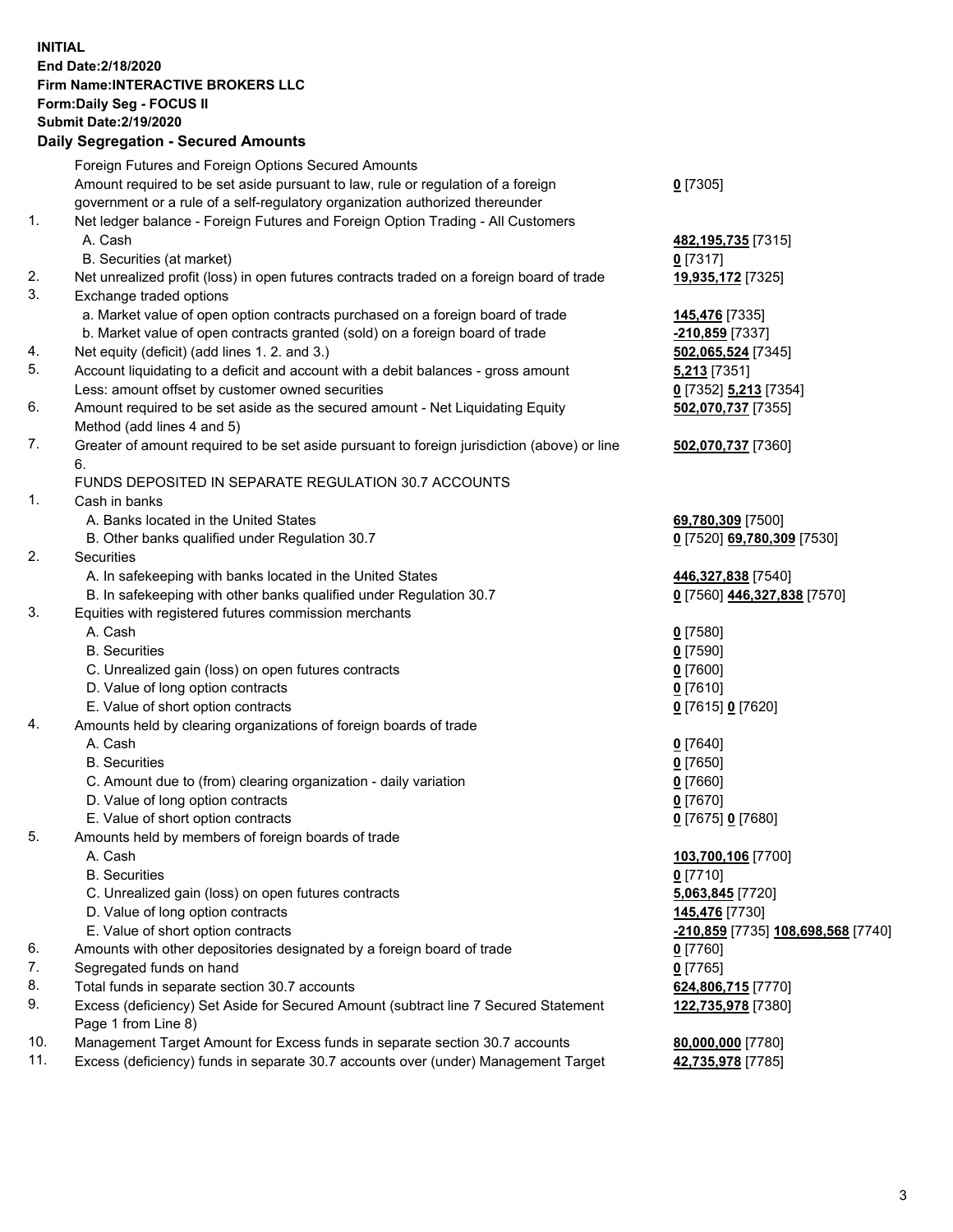**INITIAL End Date:2/18/2020 Firm Name:INTERACTIVE BROKERS LLC Form:Daily Seg - FOCUS II Submit Date:2/19/2020 Daily Segregation - Segregation Statement** SEGREGATION REQUIREMENTS(Section 4d(2) of the CEAct) 1. Net ledger balance A. Cash **4,188,675,644** [7010] B. Securities (at market) **0** [7020] 2. Net unrealized profit (loss) in open futures contracts traded on a contract market **54,603,538** [7030] 3. Exchange traded options A. Add market value of open option contracts purchased on a contract market **215,722,331** [7032] B. Deduct market value of open option contracts granted (sold) on a contract market **-250,420,528** [7033] 4. Net equity (deficit) (add lines 1, 2 and 3) **4,208,580,985** [7040] 5. Accounts liquidating to a deficit and accounts with debit balances - gross amount **928,833** [7045] Less: amount offset by customer securities **0** [7047] **928,833** [7050] 6. Amount required to be segregated (add lines 4 and 5) **4,209,509,818** [7060] FUNDS IN SEGREGATED ACCOUNTS 7. Deposited in segregated funds bank accounts A. Cash **1,171,950,327** [7070] B. Securities representing investments of customers' funds (at market) **1,843,566,235** [7080] C. Securities held for particular customers or option customers in lieu of cash (at market) **0** [7090] 8. Margins on deposit with derivatives clearing organizations of contract markets A. Cash **6,239,774** [7100] B. Securities representing investments of customers' funds (at market) **1,420,850,527** [7110] C. Securities held for particular customers or option customers in lieu of cash (at market) **0** [7120] 9. Net settlement from (to) derivatives clearing organizations of contract markets **4,029,043** [7130] 10. Exchange traded options A. Value of open long option contracts **218,140,102** [7132] B. Value of open short option contracts **-252,894,688** [7133] 11. Net equities with other FCMs A. Net liquidating equity **0** [7140] B. Securities representing investments of customers' funds (at market) **0** [7160] C. Securities held for particular customers or option customers in lieu of cash (at market) **0** [7170] 12. Segregated funds on hand **0** [7150] 13. Total amount in segregation (add lines 7 through 12) **4,411,881,320** [7180] 14. Excess (deficiency) funds in segregation (subtract line 6 from line 13) **202,371,502** [7190] 15. Management Target Amount for Excess funds in segregation **155,000,000** [7194] **47,371,502** [7198]

16. Excess (deficiency) funds in segregation over (under) Management Target Amount Excess